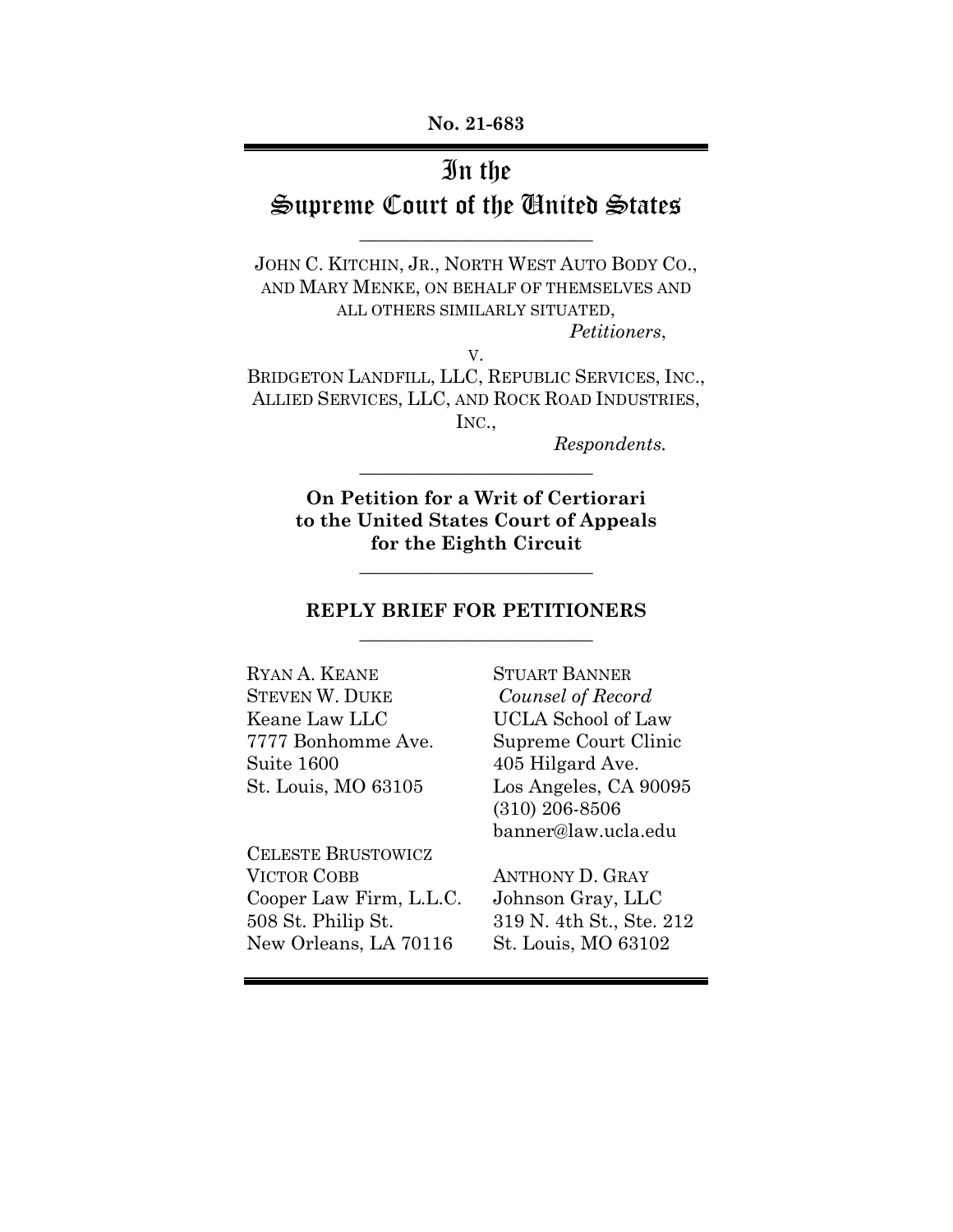## **TABLE OF CONTENTS**

i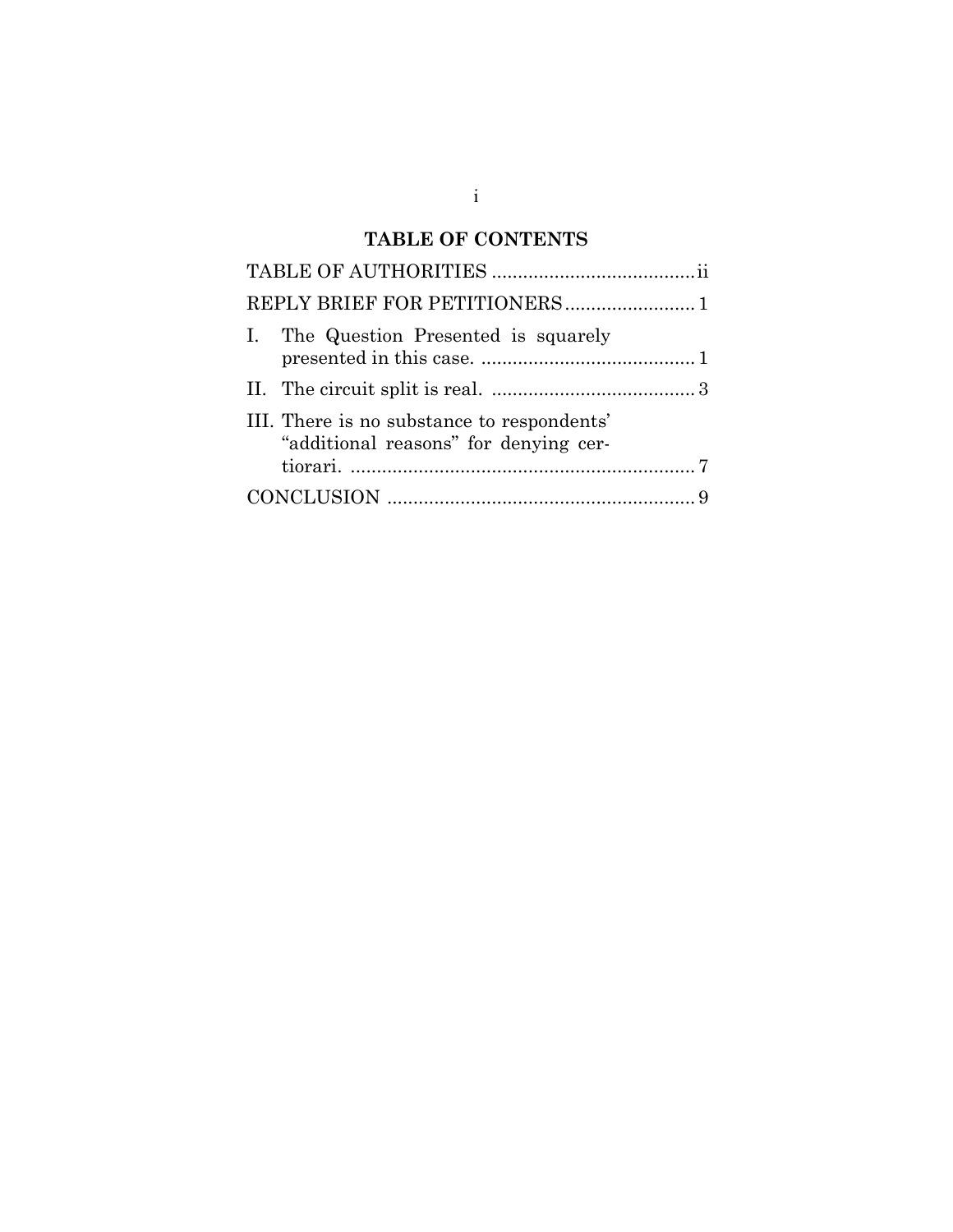## **TABLE OF AUTHORITIES**

**CASES** 

| Atwood v. Peterson, 936 F.3d 835 (8th Cir.        |
|---------------------------------------------------|
|                                                   |
| Coffey v. Freeport McMoran Copper & Gold,         |
|                                                   |
| Coleman v. Estes Express Lines, Inc., 631         |
|                                                   |
| Mason v. Lockwood, Andrews & Newnam,              |
| <i>P.C.</i> , 842 F.3d 383 (6th Cir. 2016), cert. |
|                                                   |
| Opelousas Gen. Hosp. Auth. v. FairPay Sols.,      |
| <i>Inc.</i> , 655 F.3d 358 (5th Cir. 2011) (per   |
|                                                   |
| Woods v. Standard Ins. Co., 771 F.3d 1257         |
|                                                   |
|                                                   |
| $C_{\rm I}$ a $m_{\rm I}$ m p $\alpha$            |

### **STATUTES**

| 28 U.S.C. |  |
|-----------|--|
|           |  |
|           |  |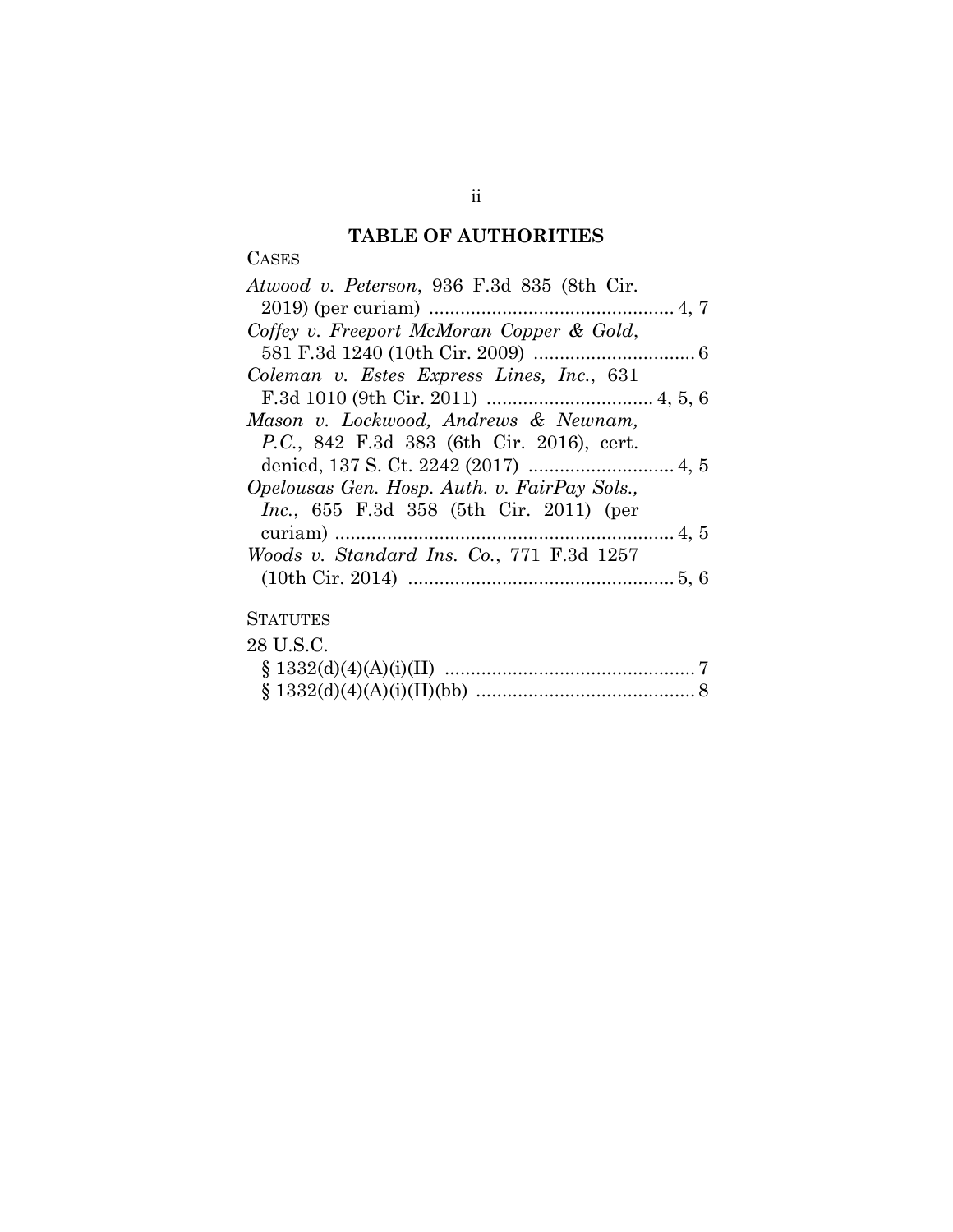#### **REPLY BRIEF FOR PETITIONERS**

Respondents offer three grounds for denying certiorari, but respondents are mistaken as to each. First, the Question Presented is indeed presented by the facts of this case. Second, the circuit split is real. Finally, there is no substance to any of respondents' "additional reasons" for denying certiorari.

### **I. The Question Presented is squarely presented in this case.**

Respondents err in suggesting that the Question Presented is not, in fact, presented. BIO 9-10. Respondents make this mistake because they begin with the faulty factual premise that "the Complaint does not allege 'the same' conduct for all defendants." *Id.* at 10. In fact, the complaint *does* allege the same conduct on the part of all the defendants. 8th Cir. App. 339-85.

The complaint names four defendants—one parent company (Republic Services) and three whollyowned subsidiaries (Rock Road Industries, Bridgeton Landfill, and Allied Services). The complaint alleges that all four defendants committed the same statelaw torts by mismanaging their landfills so egregiously that radioactive waste has migrated onto the plaintiffs' properties. The complaint does not try to assign particular misdeeds to particular defendants, because the defendants are not independent firms, and, in any event, they are jointly and severally liable under state law, so it makes no difference precisely which nominal entity committed which misconduct.

Both courts below recognized that the complaint alleges the same conduct on the part of all four de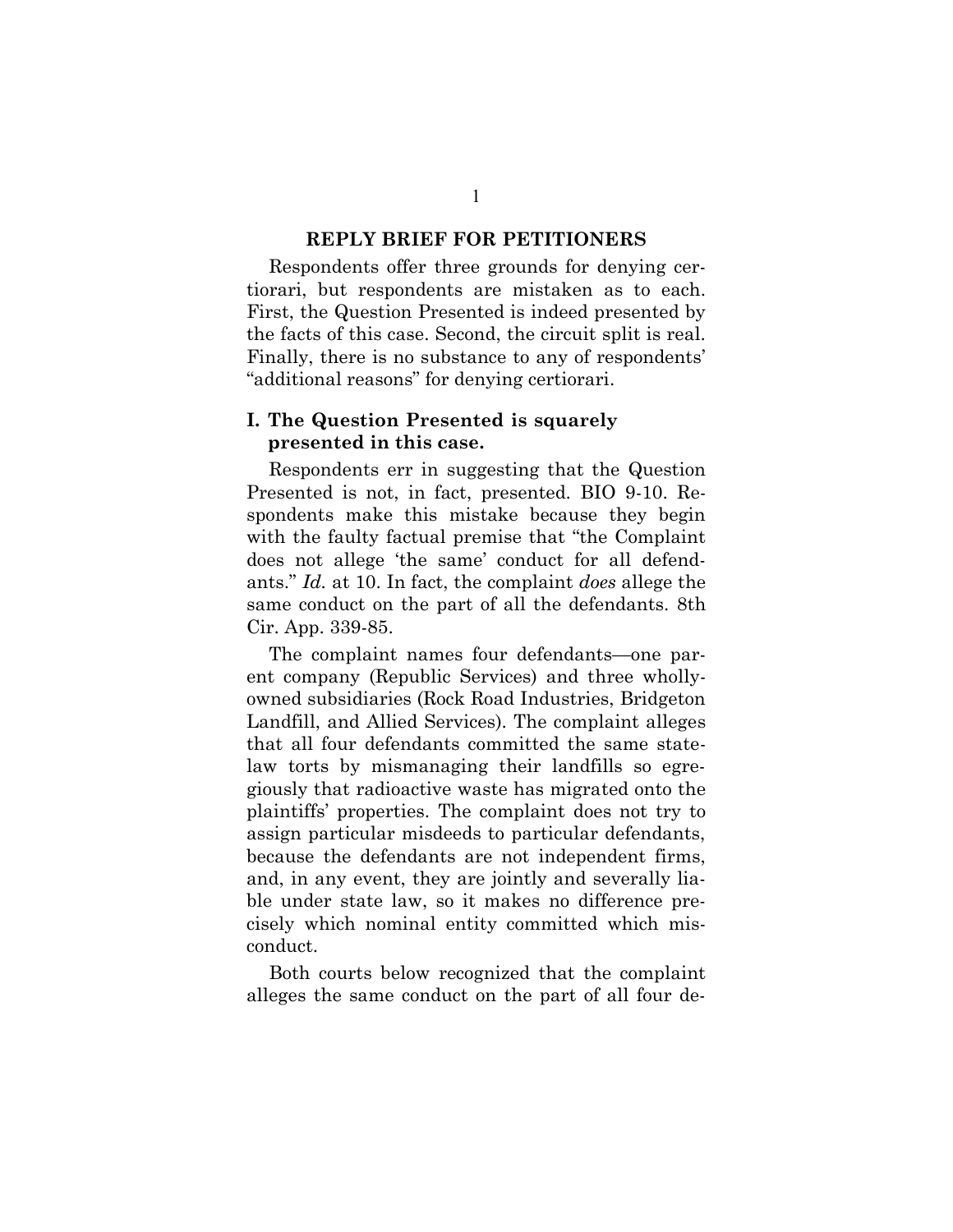fendants. The Court of Appeals explained that "with rare exception, … Plaintiffs simply alleged that 'Defendants' engaged in conduct causing Plaintiffs' injuries without identifying specific acts of each defendant or otherwise parsing out in any meaningful way Rock Road Industries' particular, injury-causing conduct." Pet. App. 9a. The District Court likewise observed that "plaintiffs' amended petition alleges the same claims against all defendants. It claims that the defendants all engaged in the same conduct, including knowingly and improperly accepting radioactive wastes; improperly dumping and spreading such wastes over several acres of the Landfill; and causing radioactive contaminants to be dispersed." *Id.* at 48a.

Both courts below based their decisions on the fact that the complaint alleges the same conduct on the part of all the defendants. The District Court held that although "the conduct of Rock Road Industries is the same conduct alleged against the other defendants," the plaintiffs had no need "to adduce evidence as to the specific conduct of each of the defendants," because the complaint adequately alleged "that Rock Road Industries' conduct forms a significant basis of all claims asserted." *Id.* The Court of Appeals held that since "nothing in the complaint distinguishes the conduct of Rock Road Industries from the conduct of the other defendants, … the allegations in the complaint do not satisfy the significant-basis requirement." *Id.* at 11a (citation, brackets, and internal quotation marks omitted).

Respondents are thus mistaken in asserting that the Question Presented is not presented by the facts of this case. Respondents did not make this mistake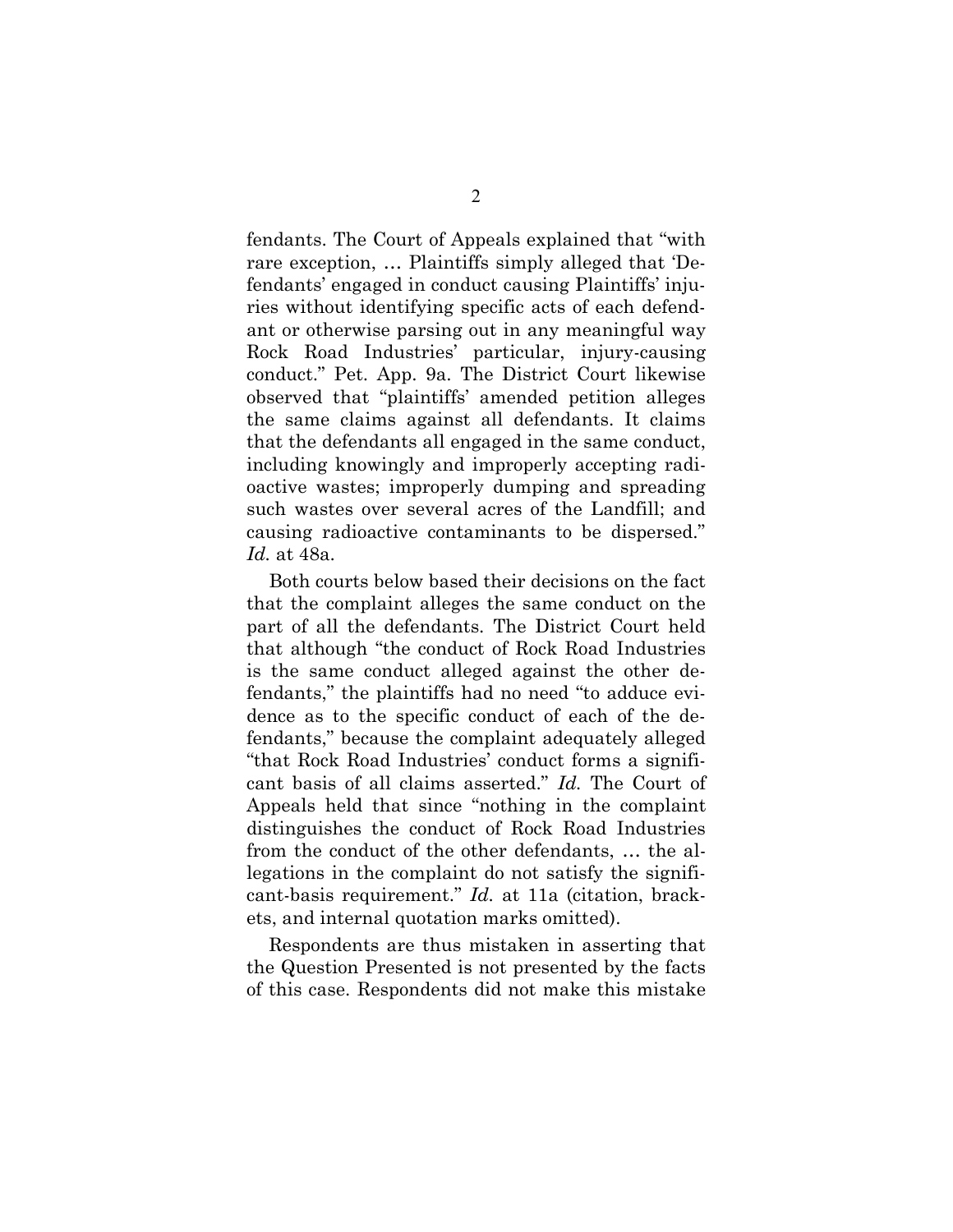in the Court of Appeals below, where they argued that the complaint does not satisfy the local controversy exception precisely *because* it does not distinguish between the conduct of Rock Road Industries and the conduct of the other defendants. Resp. 8th Cir. Br. 26 ("Because nothing in the complaint distinguishes the conduct of the purported local defendant Rock Road from the conduct of the other defendants, no comparison of the Defendants' conduct can be made, and the exception does not apply.").

#### **II. The circuit split is real.**

Respondents also err in suggesting that the circuits are not divided. BIO 10-23. In fact, they are.

Respondents note, correctly, that all circuits agree that to determine whether the local defendant's alleged conduct is a "significant basis" for the plaintiffs' claims, the local defendant's alleged conduct must be compared with the alleged conduct of the non-local defendants. BIO 14-16. What respondents don't say is that the circuits are divided on how to undertake this comparison. In the Fifth and Eighth Circuits, the complaint must distinguish between the conduct of the local defendant and that of the non-local defendants. In the Sixth, Ninth, and Tenth Circuits, the complaint need not make this distinction. This division has determined the outcome of several cases in recent years, including this one.

The Courts of Appeals have forthrightly acknowledged that the split is real. Below, the Eighth Circuit noted that "[s]ome courts, like the district court here, have adopted the view that allegations that the local and nonlocal defendants 'all engaged in the same conduct' suffice to show that the local defendant's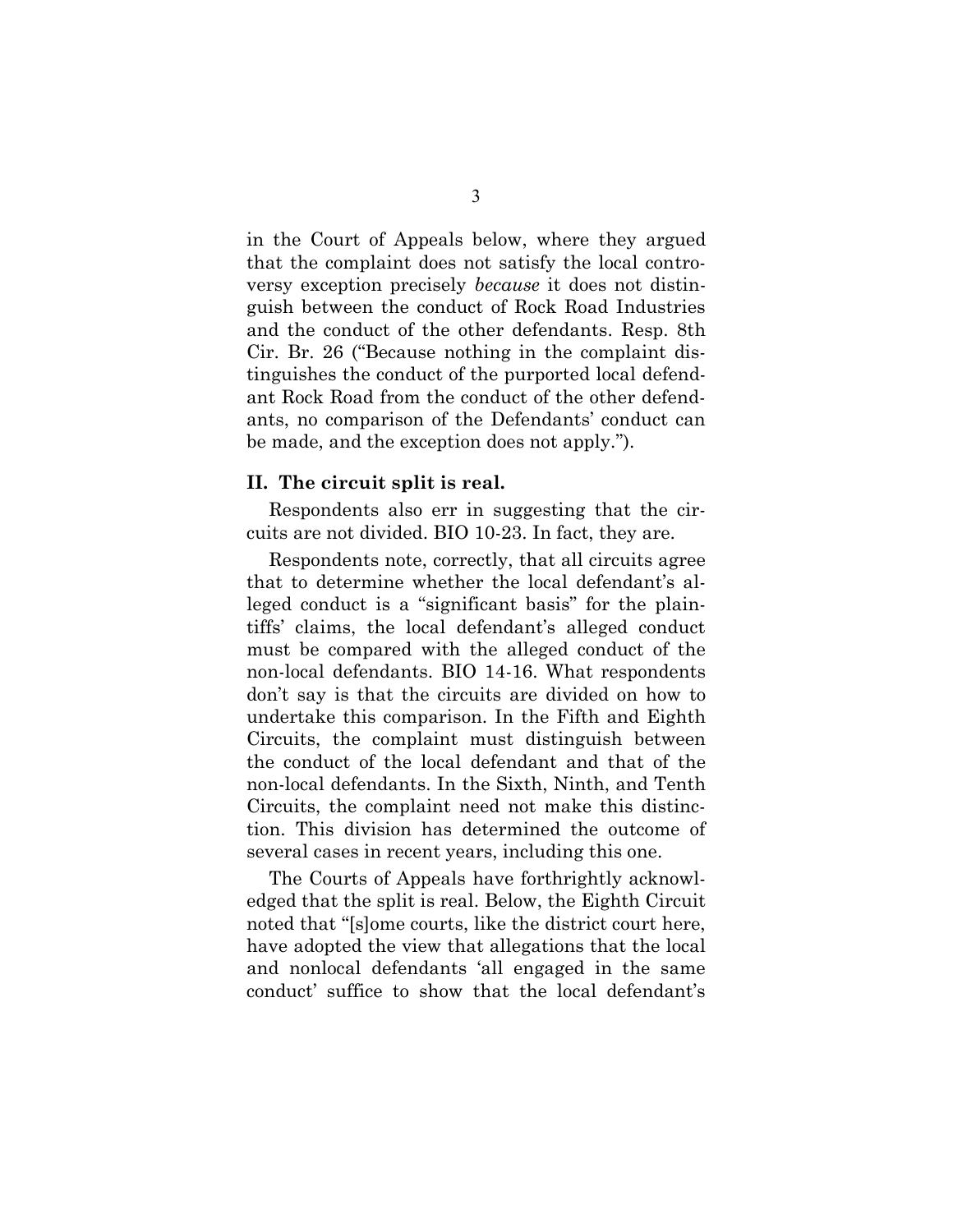conduct meets the significant-basis requirement." Pet. App. 10a. The Eighth Circuit cited a Ninth Circuit case as an example of a court that has taken this view. *Id.* (citing *Coleman v. Estes Express Lines, Inc.*, 631 F.3d 1010, 1020 (9th Cir. 2011)). But the Eighth Circuit explained that in *Atwood v. Peterson*, 936 F.3d 835, 840 (8th Cir. 2019) (per curiam), "we joined a number of courts taking the opposite view and found that a complaint that did not allege any substantive distinctions between the conduct of the local and nonlocal defendants failed to indicate whether the local defendants' alleged conduct is an *important* ground for the asserted claims." Pet App. 10a (citation and internal quotation marks omitted). The Eighth Circuit cited a Fifth Circuit case as an example of a court that has adopted this "opposite view." *Id.* (citing *Opelousas Gen. Hosp. Auth. v. FairPay Sols., Inc.*, 655 F.3d 358, 359, 362-63 (5th Cir. 2011) (per curiam)).

In *Atwood*, the Eighth Circuit also recognized that it was splitting with the Ninth Circuit. "In concluding that CAFA removal is not foreclosed by the complaint's conclusory allegations that the local defendants engaged in the same conduct as the diverse defendant," the Eighth Circuit explained, "we respectfully disagree with the rulings to the contrary in *Coleman v. Estes Express Lines, Inc.*, 631 F.3d 1010 (9th Cir. 2011)." *Atwood*, 936 F.3d at 840-41.

In the Sixth Circuit, Judge Kethledge likewise alluded to the split in his dissenting opinion. In *Mason v. Lockwood, Andrews & Newman, P.C.*, 842 F.3d 383, 396 (6th Cir. 2016), cert. denied, 137 S. Ct. 2242 (2017), the majority held that a complaint satisfied the significant-basis requirement by alleging identi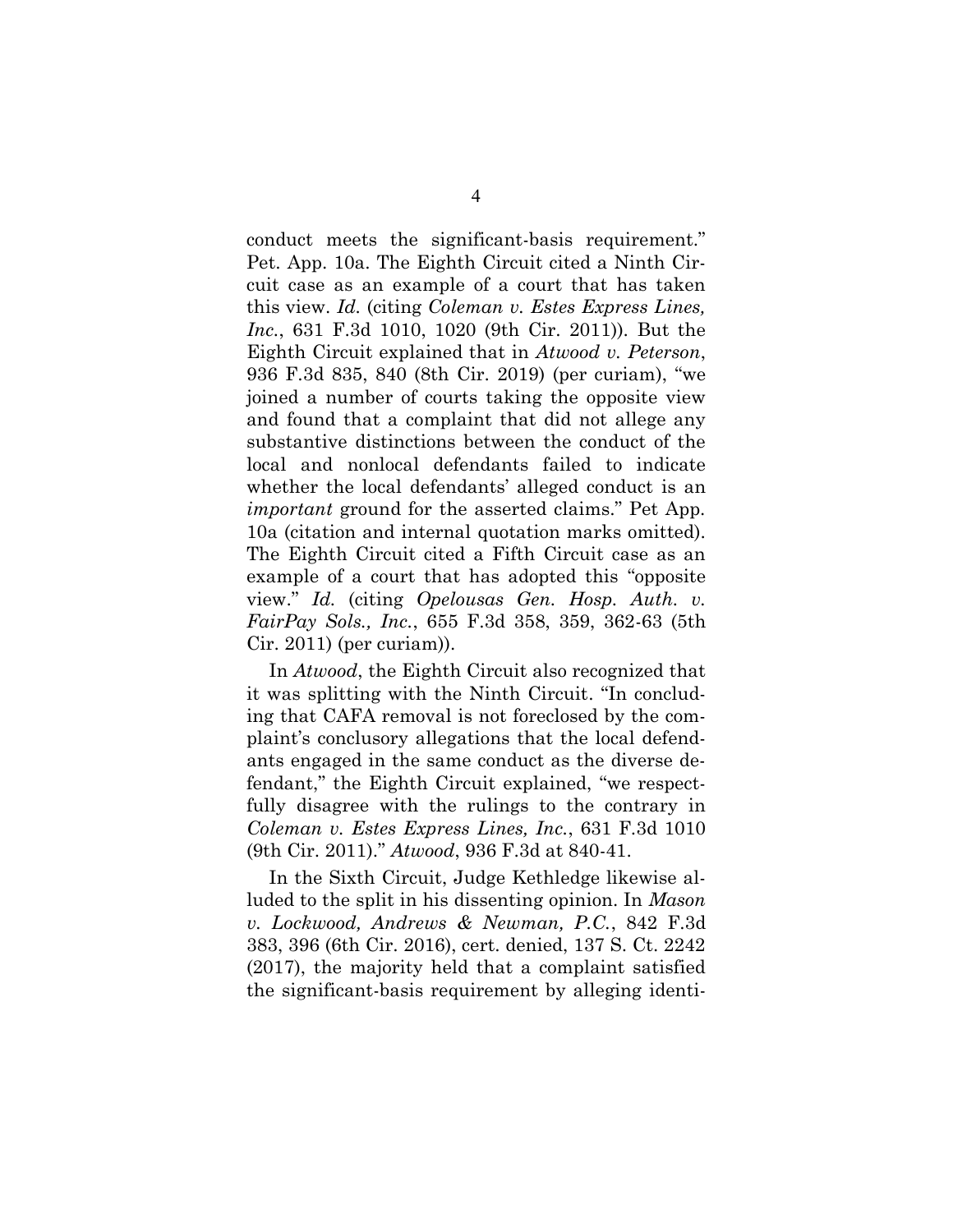cal conduct on the part of the local and non-local defendants. Judge Kethledge urged the court to follow the Fifth Circuit's *Opelousas* decision instead. *Id.* at 400 (Kethledge, J., dissenting) (citing *Opelousas*, 655 F.3d at 362).

These courts have correctly identified the conflict among the circuits. Respondents' summaries of these cases, by contrast, omit or misconstrue the important parts.

● Respondents' discussion of *Coleman* (BIO 18-19) omits the passages in which the Ninth Circuit held that a complaint referring to Estes West (the local defendant) and Estes Express (the non-local defendant) merely as "Defendants," and making identical allegations against both, satisfied the significantbasis requirement because "the allegations against Estes Express in no way make the allegations against Estes West, the actual employer, insignificant." *Coleman*, 631 F.3d at 1013, 1020.

● Respondents' discussion of *Mason* (BIO 19-20) omits the part of the decision from which Judge Kethledge dissented, the passage in which the Sixth Circuit held that a complaint stating "a single claim of professional negligence against three defendants," one local and two non-local, satisfied the significantbasis requirement even though it referred to the defendants collectively throughout, without distinguishing between the conduct of the local and nonlocal defendants. *Mason*, 842 F.3d at 396.

● Respondents' discussion (BIO 20-21) of *Woods v. Standard Ins. Co.*, 771 F.3d 1257 (10th Cir. 2014), misconstrues the relevant part of the opinion. In this passage, the Tenth Circuit explained that the significant-basis requirement is satisfied where a com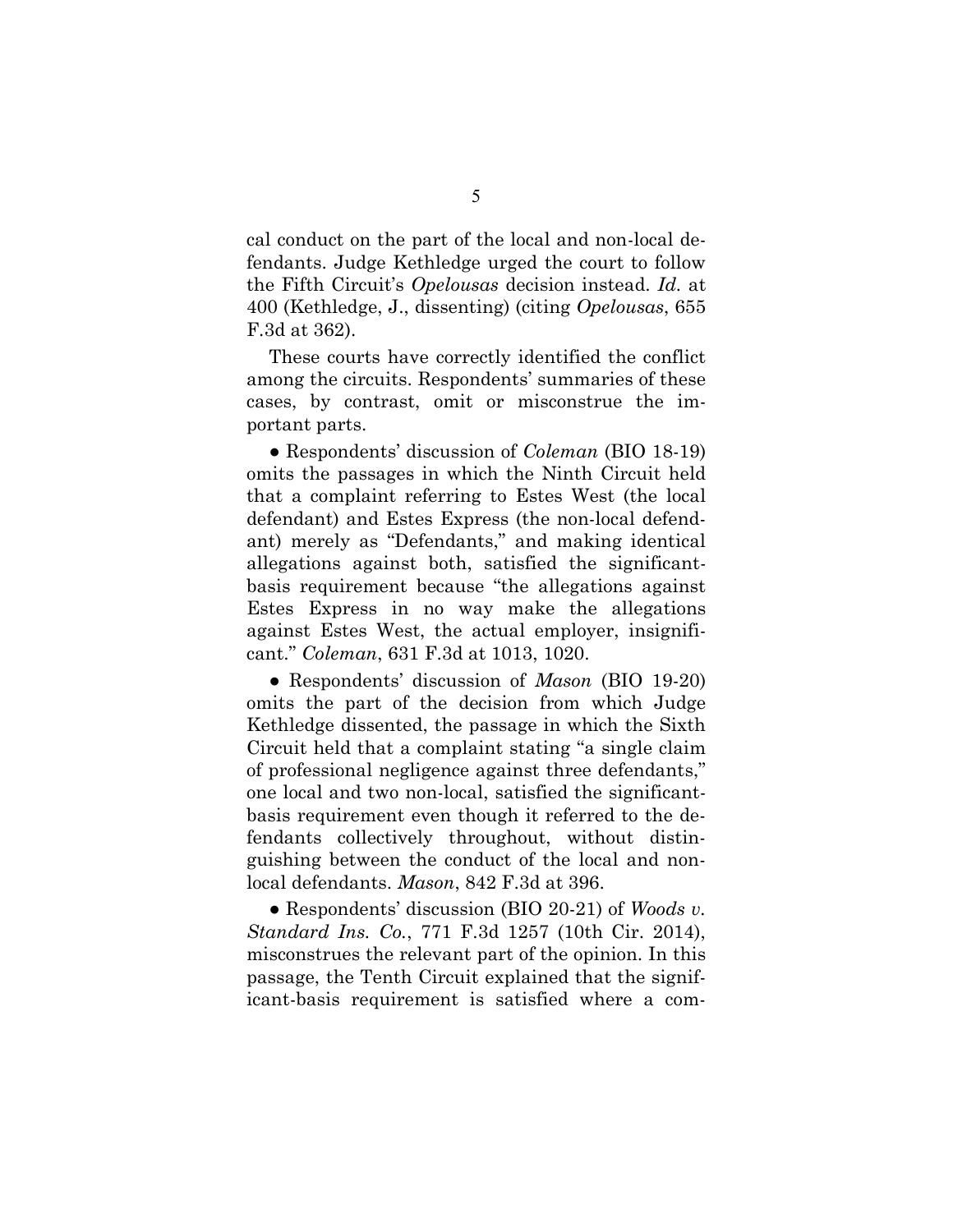plaint against a local operating company and its nonlocal corporate parent alleges that both firms are "jointly and severally liable for all of plaintiffs' damages," without distinguishing between the conduct of the two firms. *Id.* at 1267-68. The Tenth Circuit referred to a prior case, *Coffey v. Freeport McMoran Copper & Gold*, 581 F.3d 1240 (10th Cir. 2009), but not, as respondents seem to think, because *Coffey* involved the significant-basis requirement. Rather, the Tenth Circuit referred to the facts of *Coffey* as an example of facts that would satisfy the requirement.<sup>1</sup>

Respondents provided a more accurate account of these cases in the Court of Appeals below. There, respondents correctly observed:

Courts interpreting this provision have charted divergent paths: one narrow, and one broad. Under the broad approach followed in the Ninth Circuit, a complaint is deemed to satisfy the "significant basis" prong where the alleged conduct of the local defendant is the same as (and indistinguishable from) the alleged conduct of the out-of-state defendants. *Coleman v. Estes Exp. Lines, Inc*., 631 F.3d 1010, 1020 (9th Cir. 2011). In other words, under the broad view, if the complaint refers to the "defendants" collectively in each claim, this element of the exception will be met.

Resp. 8th Cir. Br. 21. Below, respondents accurately contrasted the Ninth Circuit's "broad approach" with the "narrow approach" taken by the Eighth Circuit,

<sup>&</sup>lt;sup>1</sup> The Brief in Opposition also includes an erroneous description of the petition for rehearing en banc we filed below. BIO 16-17. In fact, the petition for rehearing delineated the same circuit split we delineate here and in our certiorari petition.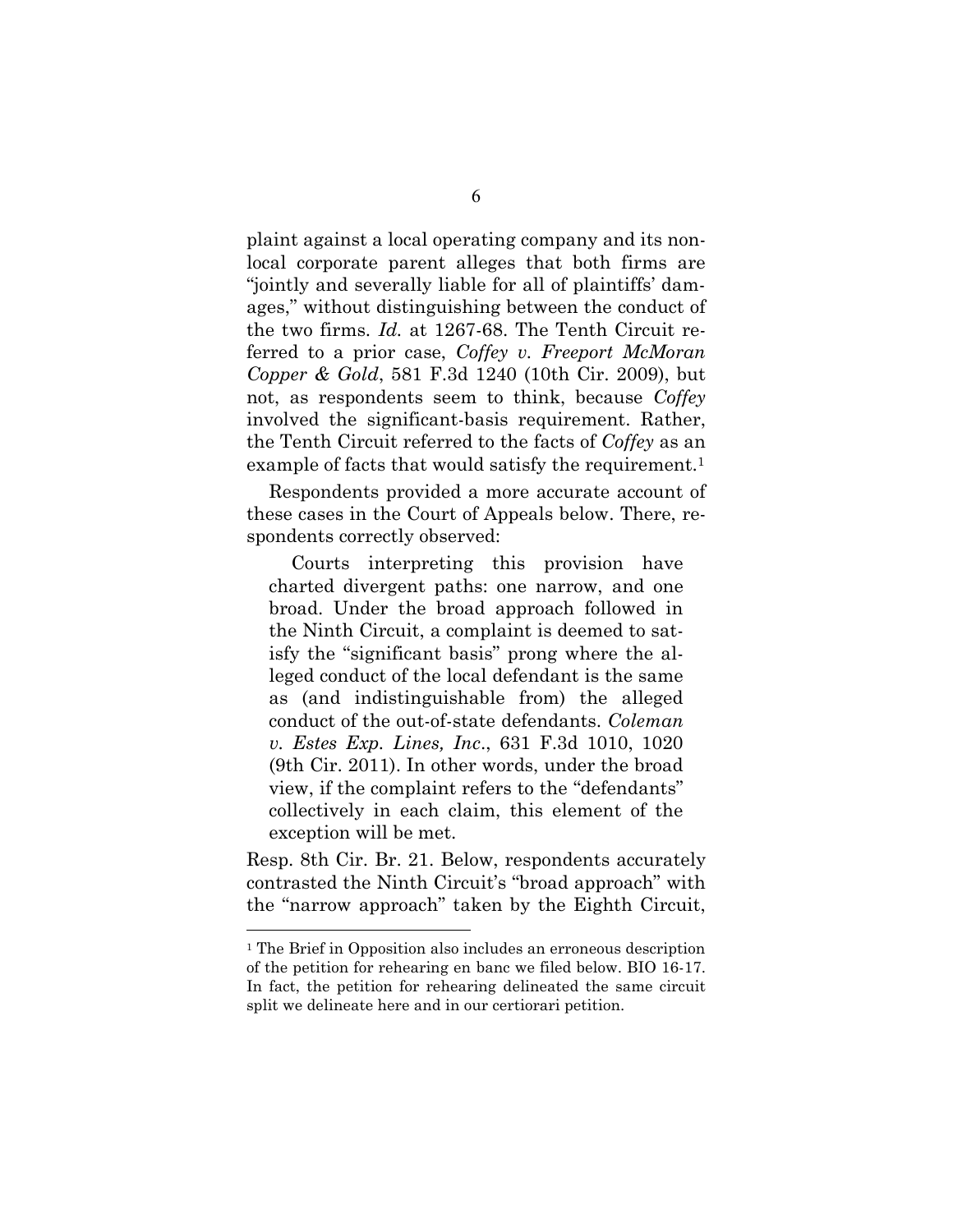under which, "if 'the complaint does not allege any substantive distinctions' between the conduct of the local defendant and the conduct of the out-of-state defendants, the required comparative analysis cannot be made." *Id.* at 22 (quoting *Atwood*, 936 F.3d at 840).

The circuits are split. This case would have come out differently in the Sixth, Ninth, or Tenth Circuits.

## **III. There is no substance to respondents' "additional reasons" for denying certiorari.**

Respondents finish up (BIO 24-26) with several scattershot arguments against certiorari. None has any merit.

First (BIO 24), no barrier to review is posed by the existence of the other two elements in subsection (II) of the local controversy exception. 28 U.S.C.  $\S 1332(d)(4)(A)(i)(II)$ . The Court of Appeals had no need to address these elements below. Pet. App. 8a n.2. If this Court grants certiorari and reverses, the Court of Appeals will address them on remand. That often happens in the wake of this Court's decisions, so it is hardly a reason to deny certiorari. In any event, petitioners will easily satisfy the other two elements, for the reasons given by the District Court. *See id.* at 46a-47a.

Second (BIO 25 n.8), a recent Eighth Circuit decision involving the Price-Anderson Act can have no effect on this case. Respondents abandoned their arguments under the Price-Anderson Act by failing to brief them in the Court of Appeals below.

Third (BIO 25), a grant of certiorari will not disrupt any proceedings in the District Court. Nothing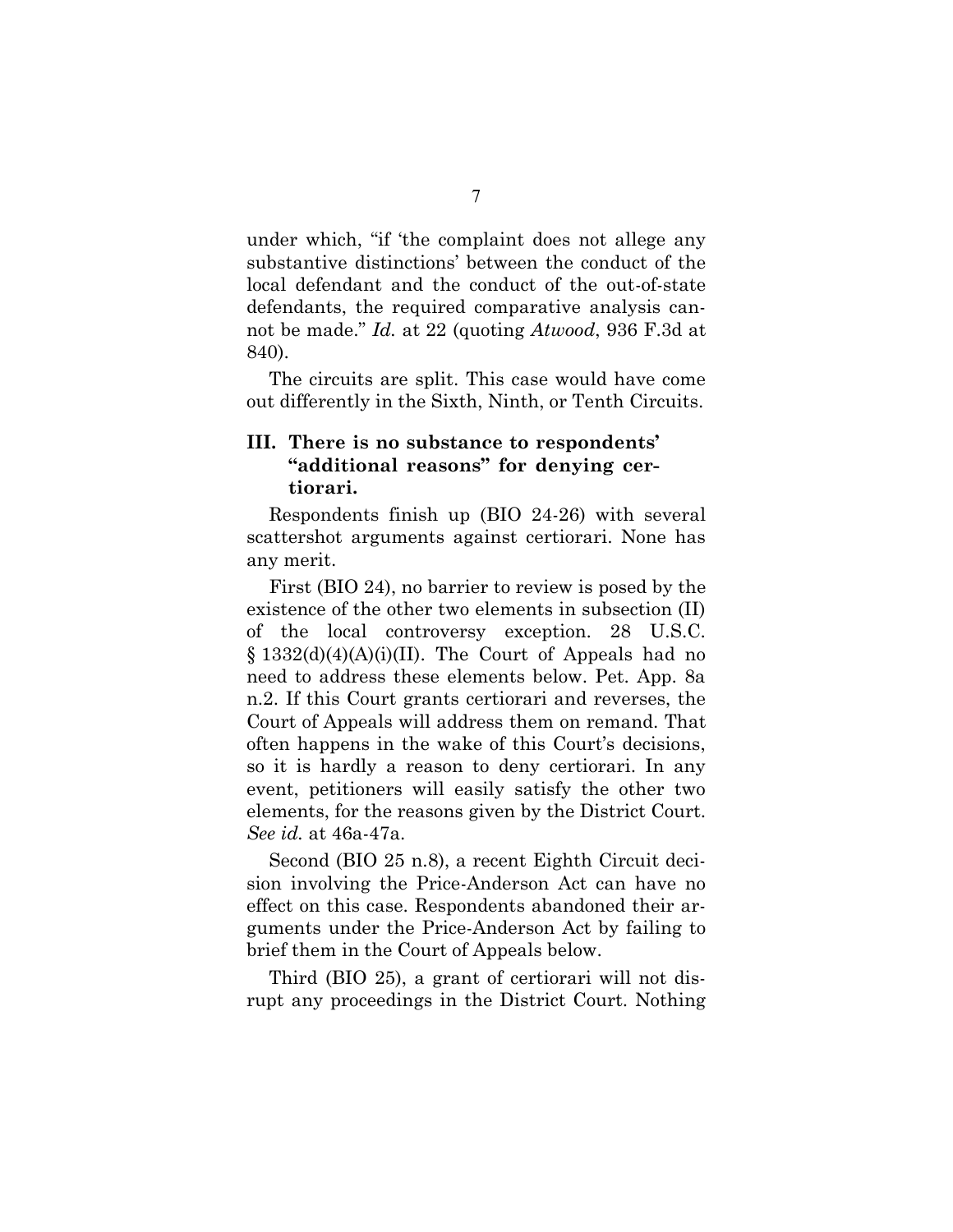of significance has happened in the District Court since the Court of Appeals issued its mandate just a few months ago.

Fourth (BIO 25), respondents offer an argument on the merits that ignores the text of the statute. The statute says that the local defendant's alleged conduct must be "a *significant* basis for the claims asserted by the proposed plaintiff class." 28 U.S.C.  $\S$  1332(d)(4)(A)(i)(II)(bb) (emphasis added). The statute does not require the local defendant's alleged conduct to be *different* from the conduct of other defendants. Where two people engage in the same conduct, the conduct of both can be significant. The decision below is wrong for this reason.

Finally (BIO 26), respondents err in suggesting that the issue is unimportant because it arises infrequently. It arises often enough to have been decided by five Courts of Appeals. Indeed, the issue can arise in any case in which a local defendant is the subsidiary of an out-of-state parent corporation, a fact pattern that seems to recur quite often in suits alleging environmental contamination, like this one.